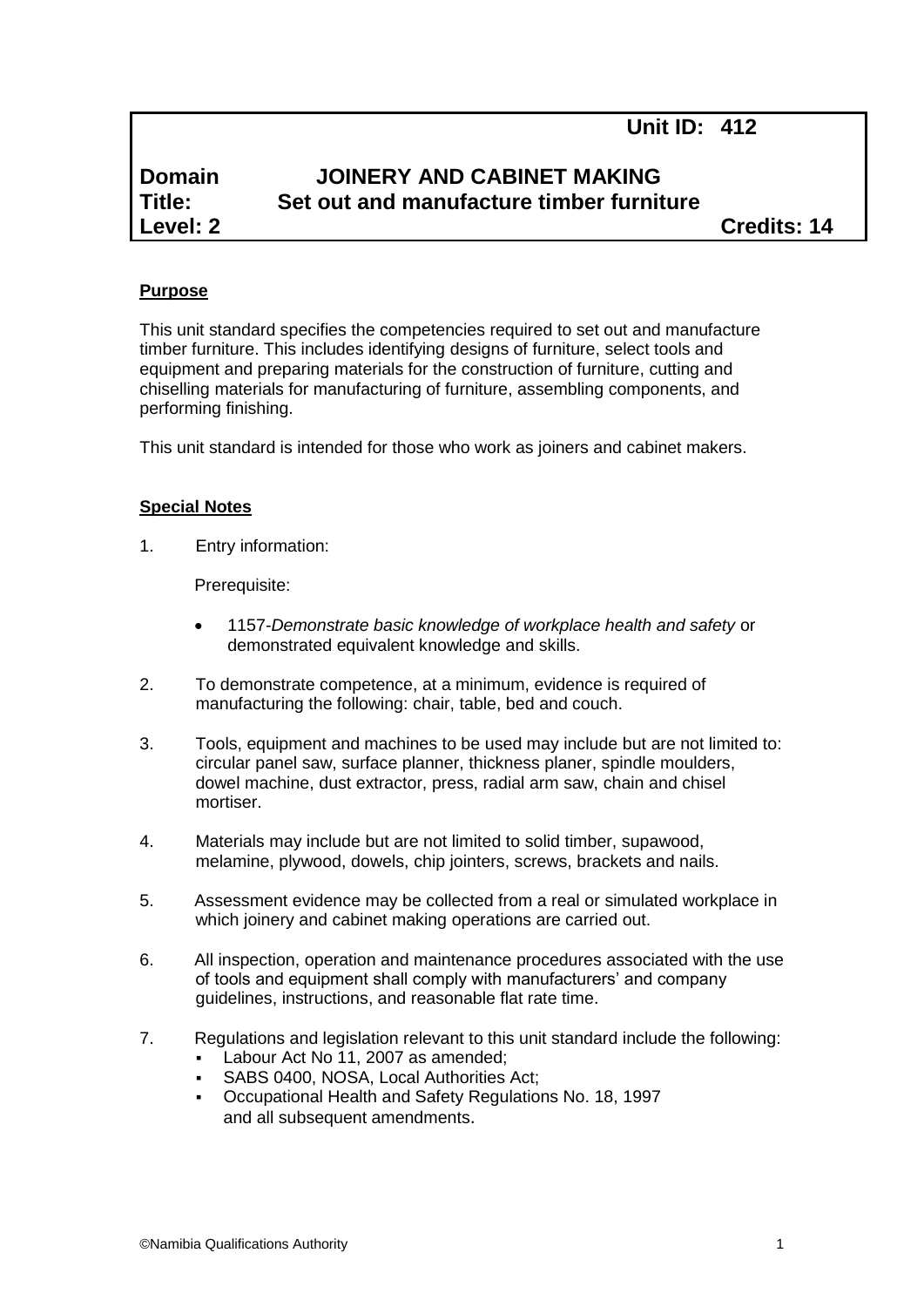# **Quality Assurance Requirements**

This unit standard and others within this subfield may be awarded by institutions which meet the accreditation requirements set by the Namibia Qualifications Authority and the Namibia Training Authority and which comply with the national assessment and moderation requirements. Details of specific accreditation requirements and the national assessment arrangements are available from the Namibia Qualifications Authority on [www.namqa.org](http://www.namqa.org/) and the Namibia Training Authority on [www.nta.com.na.](http://www.nta.com.na/)

# **Elements and Performance Criteria**

# **Element 1: Identify designs of furniture**

# **Performance criteria**

- 1.1 Types of furniture designs are identified.
- 1.2 Shapes and designs for furniture are identified.
- 1.3 Specifications for furniture are identified.

# **Element 2: Select tools and equipment and prepare materials for the construction of furniture**

# **Performance criteria**

- 2.1 Tools, equipment and materials are identified and selected.
- 2.2 Fittings and accessories are selected according to specifications.
- 2.3 Templates are prepared according to specifications.
- 2.4 Templates are used in the manufacturing process in line with specifications.
- 2.5 Timber is selected for texture and absence of defects.
- 2.6 Cutting list is prepared in line with specifications.

# **Element 3: Cut and chisel materials for manufacturing of furniture**

#### **Performance criteria**

- 3.1 Materials are marked off, cut and planed to size in line with specifications.
- 3.2 Mouldings are prepared according to specifications.
- 3.3 Joints are made according to specifications.